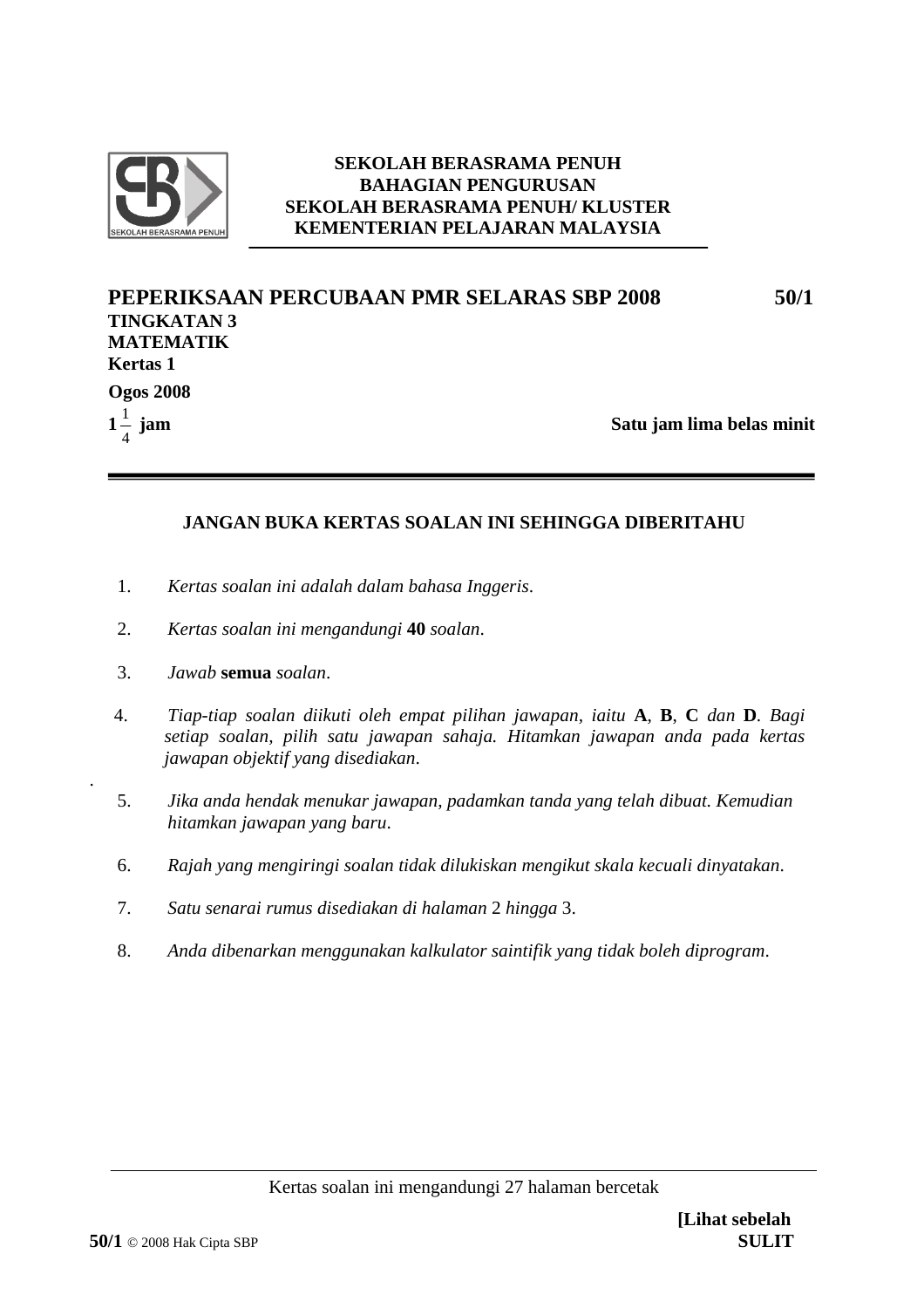The following formulae may be helpful in answering the questions. The symbols given are the ones commonly used.

#### **RELATIONS**

- 1  $a^m \times a^n = a^{m+n}$
- 2  $a^m \div a^n = a^{m-n}$
- 3  $(a^m)^n = a^{mn}$

4 Distance = 
$$
\sqrt{(x_2 - x_1)^2 + (y_2 - y_1)^2}
$$

- 5 Midpoint  $(x, y) = |2 \rangle$ J  $\left(x_1 +$ 2  $\frac{x_1 + x_2}{2}, \frac{y_1 + y_2}{2}$ J  $+ y_2$ ) 2  $y_1 + y_2$
- 6 Average speed  $=$  distance travelled time taken

$$
7 \tMean = \frac{\text{sum of data}}{\text{number of data}}
$$

8 Pythagoras Theorem  $c^2 = a^2 + b^2$ 

#### **SHAPE AND SPACE**

1 Area of rectangle = length  $\times$  width

$$
2 \qquad \text{Area of triangle} = \frac{1}{2} \times \text{base} \times \text{height}
$$

3 Area of parallelogram = base  $\times$  height

Area of trapezium = 
$$
\frac{1}{2}
$$
 × sum of parallel sides × height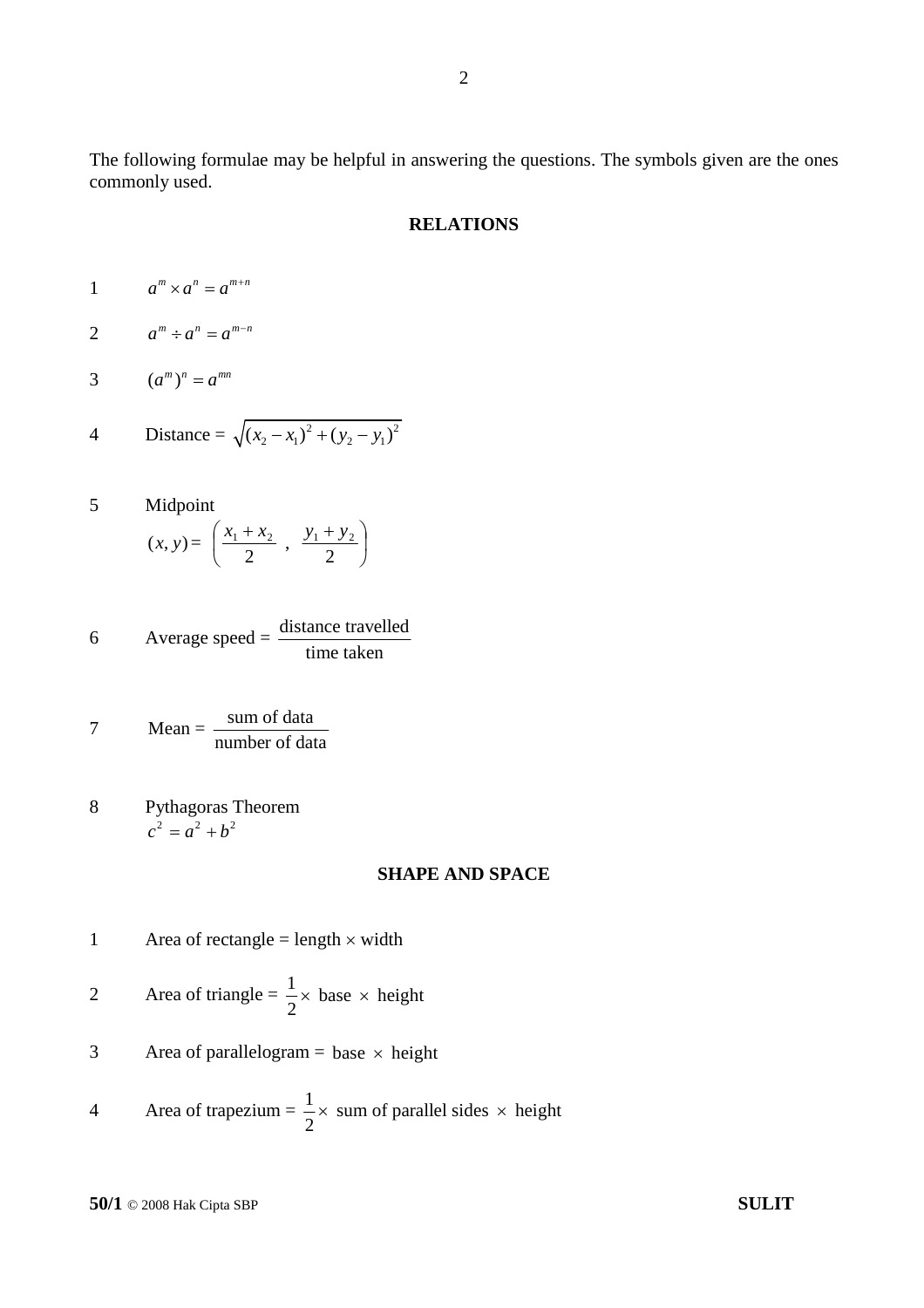5 Circumference of circle = 
$$
\pi d = 2\pi r
$$

- 6 Area of circle =  $\pi r^2$
- 7 Curved surface area of cylinder =  $2\pi rh$
- 8 Surface area of sphere =  $4\pi r^2$
- $\theta$  Volume of right prism = cross sectional area  $\times$  length
- 10 Volume of cuboid = length  $\times$  width  $\times$  height

11 Volume of cylinder = 
$$
\pi r^2 h
$$

12 Volume of cone = 
$$
\frac{1}{3}\pi r^2 h
$$

13 Volume of sphere 
$$
=
$$
  $\frac{4}{3}\pi r^3$ 

14 Volume of right pyramid = 
$$
\frac{1}{3}
$$
 × base area × height

15 Sum of interior angles of a polygon = 
$$
(n-2) \times 180^\circ
$$

16 
$$
\frac{\text{arc length}}{\text{circumference of circle}} = \frac{\text{angle subtended at centre}}{360^{\circ}}
$$

$$
17 \t\t \t  $\frac{\text{area of sector}}{\text{area of circle}} = \frac{\text{angle subtended at centre}}{360^{\circ}}$
$$

18 Scale factor, 
$$
k = \frac{PA'}{PA}
$$

$$
19 \qquad \text{Area of image} = k^2 \times \text{ area of object}
$$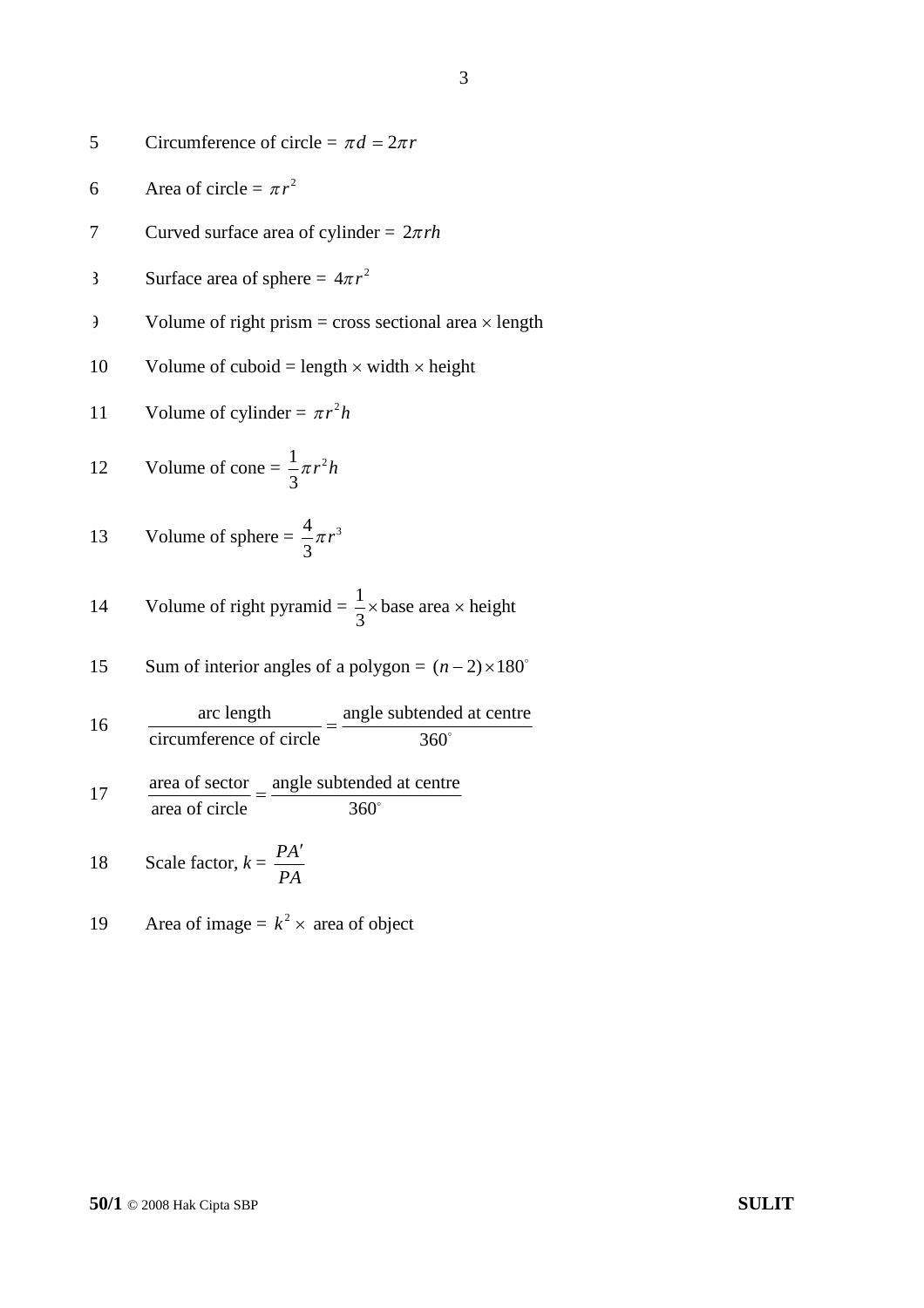## *Answer* **all** *questions*

- **1** 1 518  $\div$  3(20 6  $\times$  3) + 992 round off to the nearest hundreds is
	- **A** 1 300
	- **B** 1 250
	- **C** 1 245
	- **D** 1 200
- **2** Three bulbs which are red, blue and yellow are switched on simultaneously. Each bulb light up at third, fourth and sixth second respectively. At which second will the three bulbs light up simultaneously again?
	- **A** 12
	- **B** 15
	- **C** 24
	- **D** 36
- **3** Calculate the sum of common factors of 8, 20 and 32.
	- **A** 6
	- **B** 7
	- **C** 14
	- **D** 15
- **4** The sum of the first prime number and the first even number is
	- **A** 2
	- **B** 3
	- **C** 4
	- **D** 5

**5** Faridah has RM50, she uses 5  $\frac{2}{5}$  of her money to buy 1. 3  $1\frac{1}{2}$  kg of prawns. How much does 1 kg of prawns cost?

- **A** RM12
- **B** RM14
- **C** RM15
- **D** RM14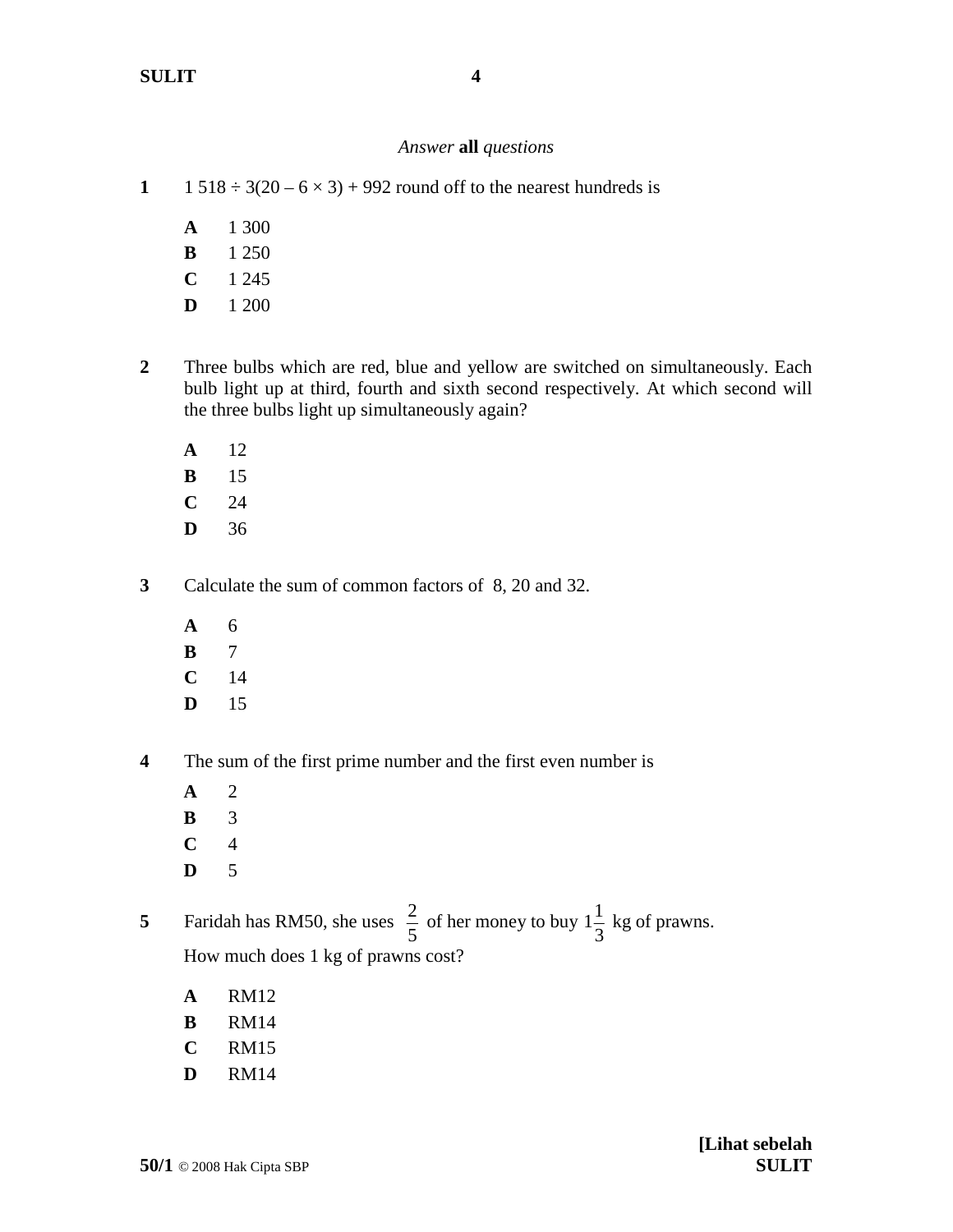**A** 3

- **B** 4
- **C** 5
- **D** 9
- **7** Maznah's salary is RM 1 600. She received 8 % of increase in her salary. If she spends 25% of her new salary to buy a set of books, how much does the set of books cost?
	- **A** RM128
	- **B** RM400
	- **C** RM432
	- **D** RM528
- **8** Table 1 shows the scores of school *S, T, U* in a Mathematics quiz. All schools must answer 20 questions. Each correct answer will be given 3 marks whereas for incorrect answer will be given  $(-2)$  marks.

| School            |     |     |     |
|-------------------|-----|-----|-----|
| Correct<br>Answer | 65% | 90% | 75% |

#### Table 1

Find the different scores of schools *S* and school *U*.

- **A** 10
- **B** 13
- **C** 15
- **D** 18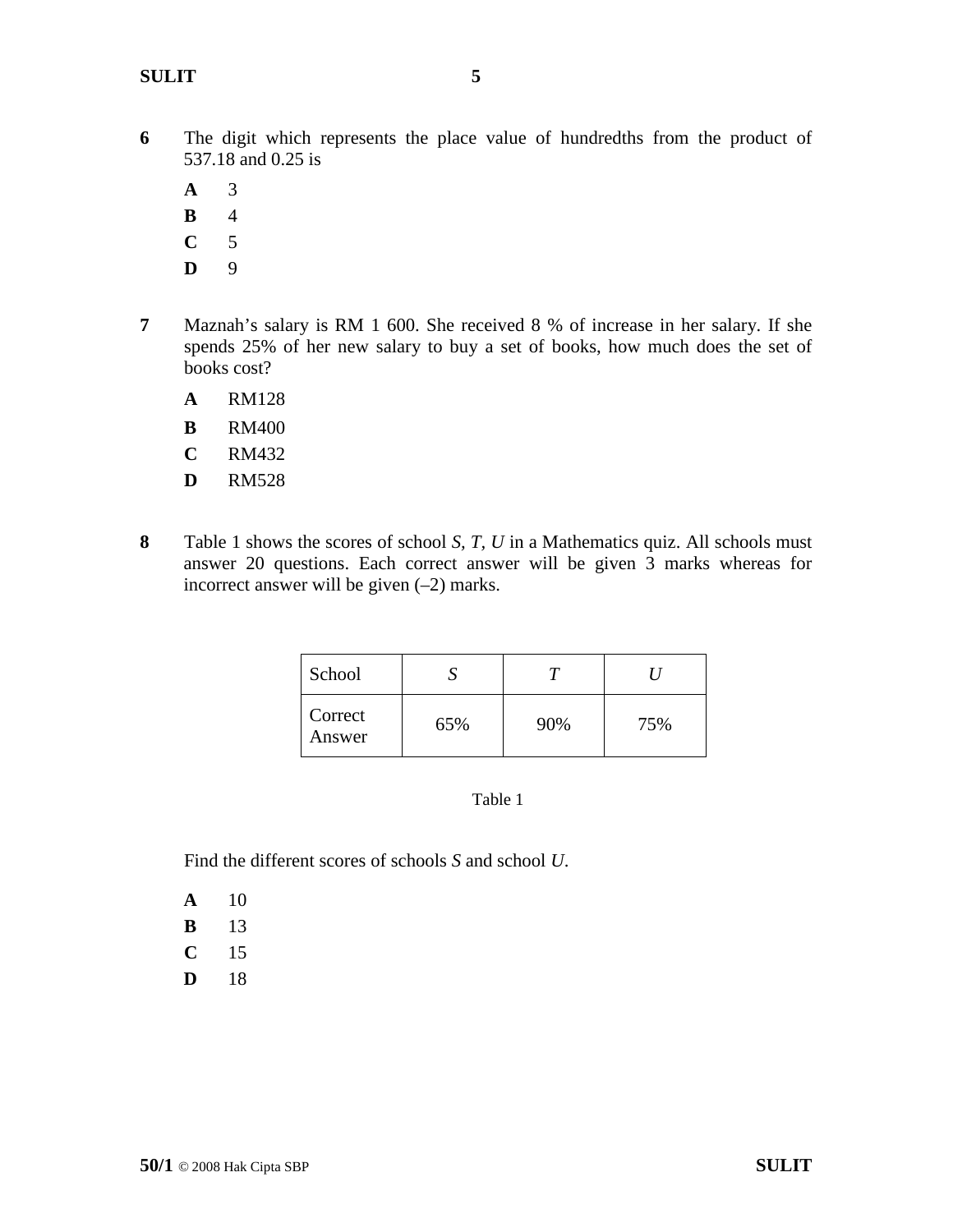**9** The mass of an empty box is 2 kg. However, when the box is filled up with several cans of sardines of the same size, the mass becomes 6 kg 550 g. The mass of a can of sardine is 650 g.

How many cans of sardines are there in the box?

**A** 7 **B** 10 **C** 13

- **D** 14
- **10** In Diagram 1, *RST* is a straight line.



Diagram 1

Find the value of *x*.

- **A** 118 **B** 120
- **C** 148
- **D** 152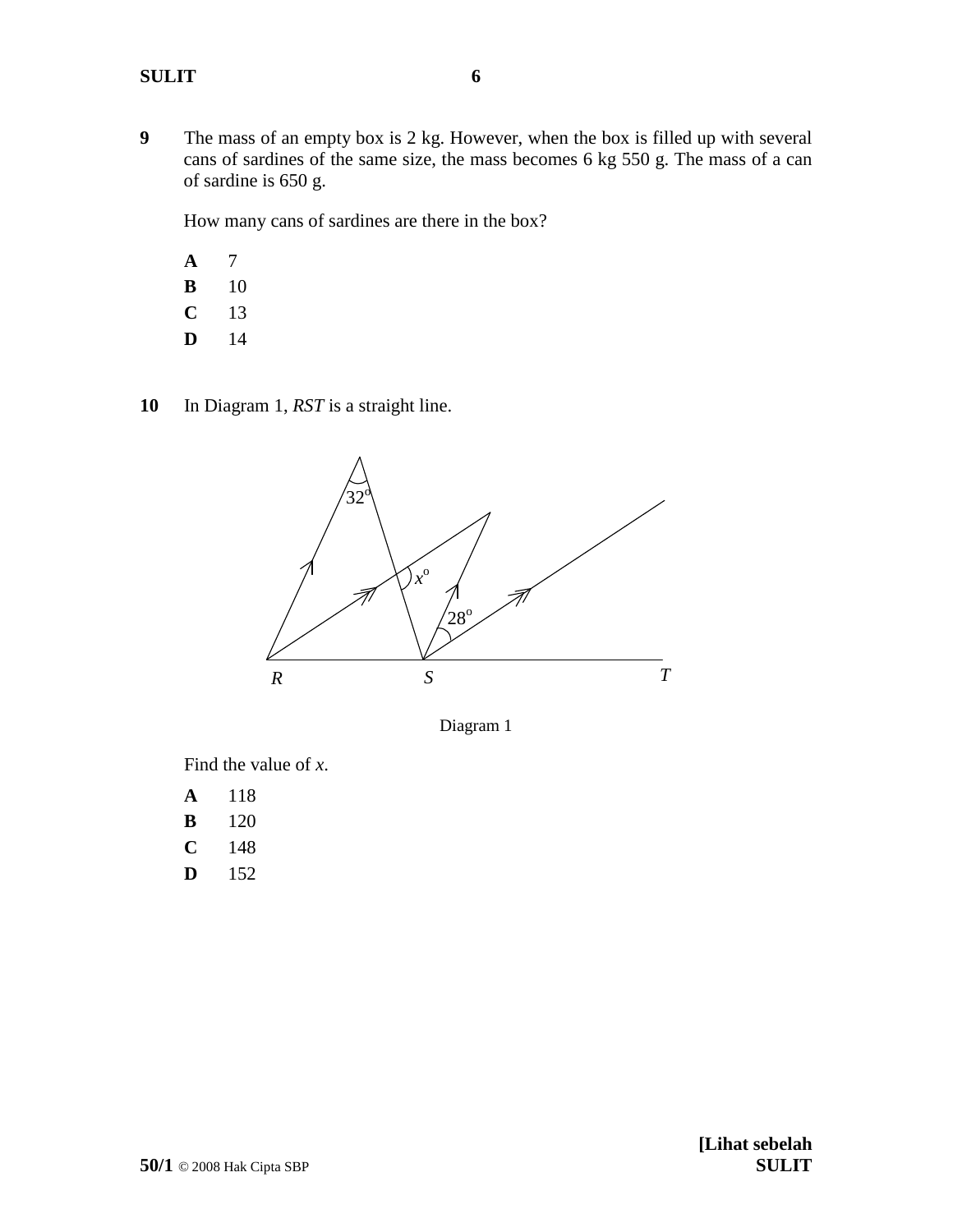**11** In Diagram 2, *PRT* and *STU* are straight lines.



Diagram 2

Find the value of *x.*

- **A** 30
- **B** 40
- **C** 55
- **D** 60

**12** Solve the inequality  $3(5 - x) > 3 + x$ .

- A  $x > 3$
- **B**  $x < 3$
- $C \quad x < 6$
- **D**  $x < 9$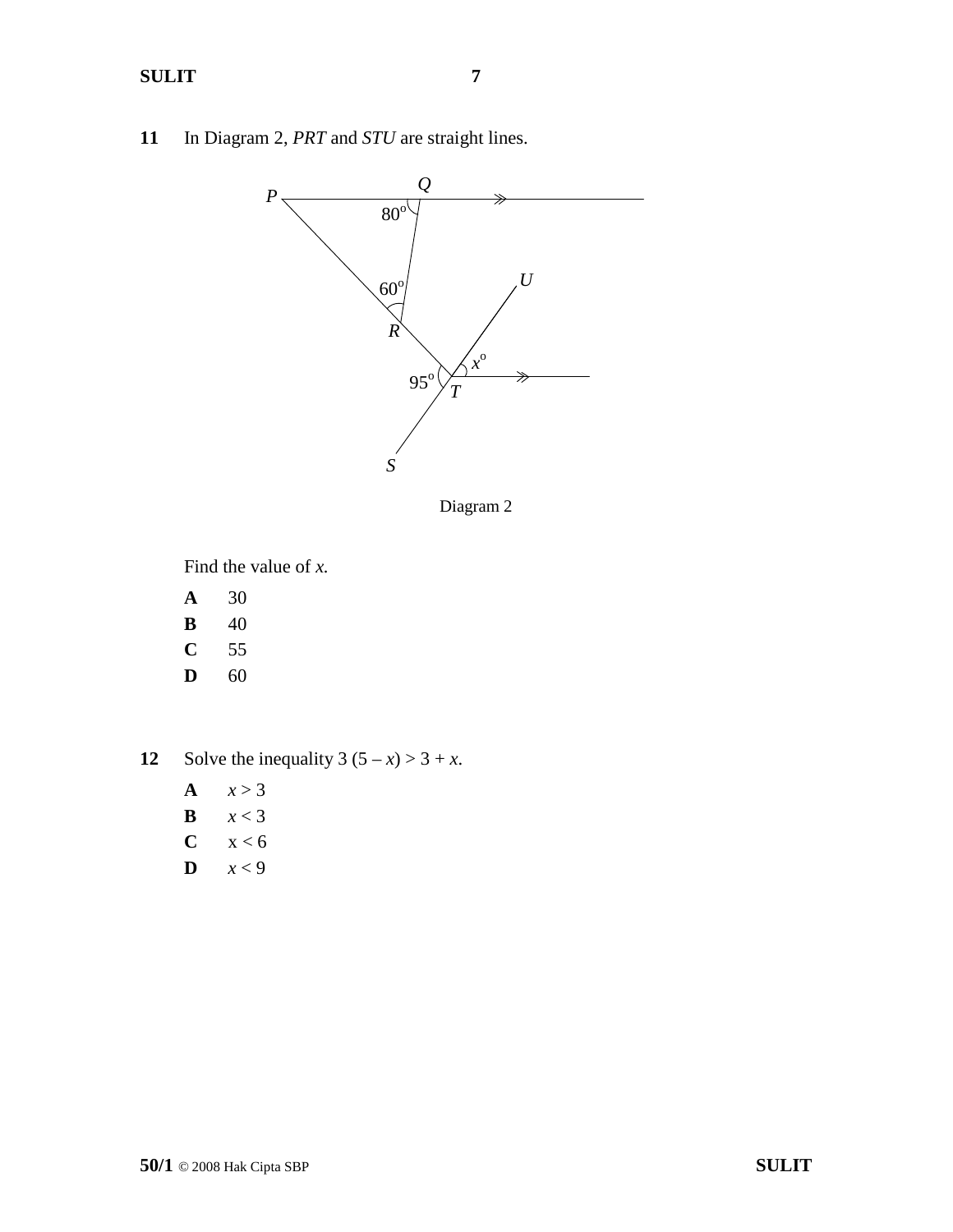**13** In Diagram 3, *JKL* is an equilateral triangle. *JLQ* and *NLM* are straight lines.



Diagram 3

Find the value of y.

- **A** 20
- **B** 30
- **C** 50
- **D** 70
- **14** Given  $K(-3, 6)$ ,  $L(-5, 4)$  and  $M(7, 5)$ . Find the distance between midpoint of the straight line *KL* and point *M*.
	- **A** 3 units.
	- **B** 6 units.
	- **C** 8 units.
	- **D** 11 units.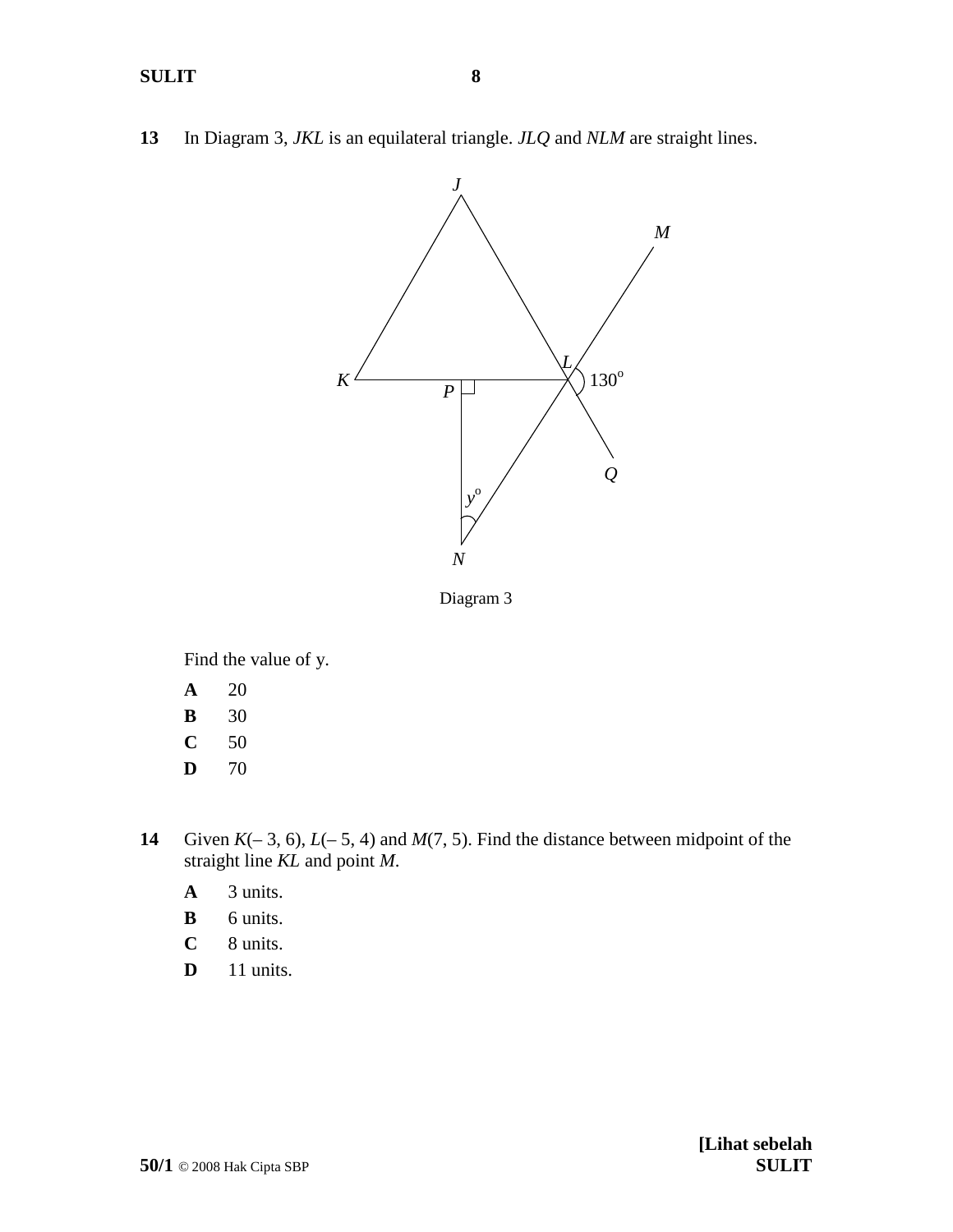**15** In Diagram 4, *RSTUV* is a regular pentagon and *PQR* is a right-angled triangle.



Given that *PQ = QR* and *QRT* is a straight line.

Find the value of *m*.

- **A** 72
- **B** 81
- **C** 99
- **D** 108
- 16 The sum of interior angles of a regular polygon is 1 800<sup>°</sup>. The exterior angle of the polygon is
	- $A \t 25^\circ$
	- $B$  28<sup>o</sup>
	- **C** 30
	- $D \t 40^{\circ}$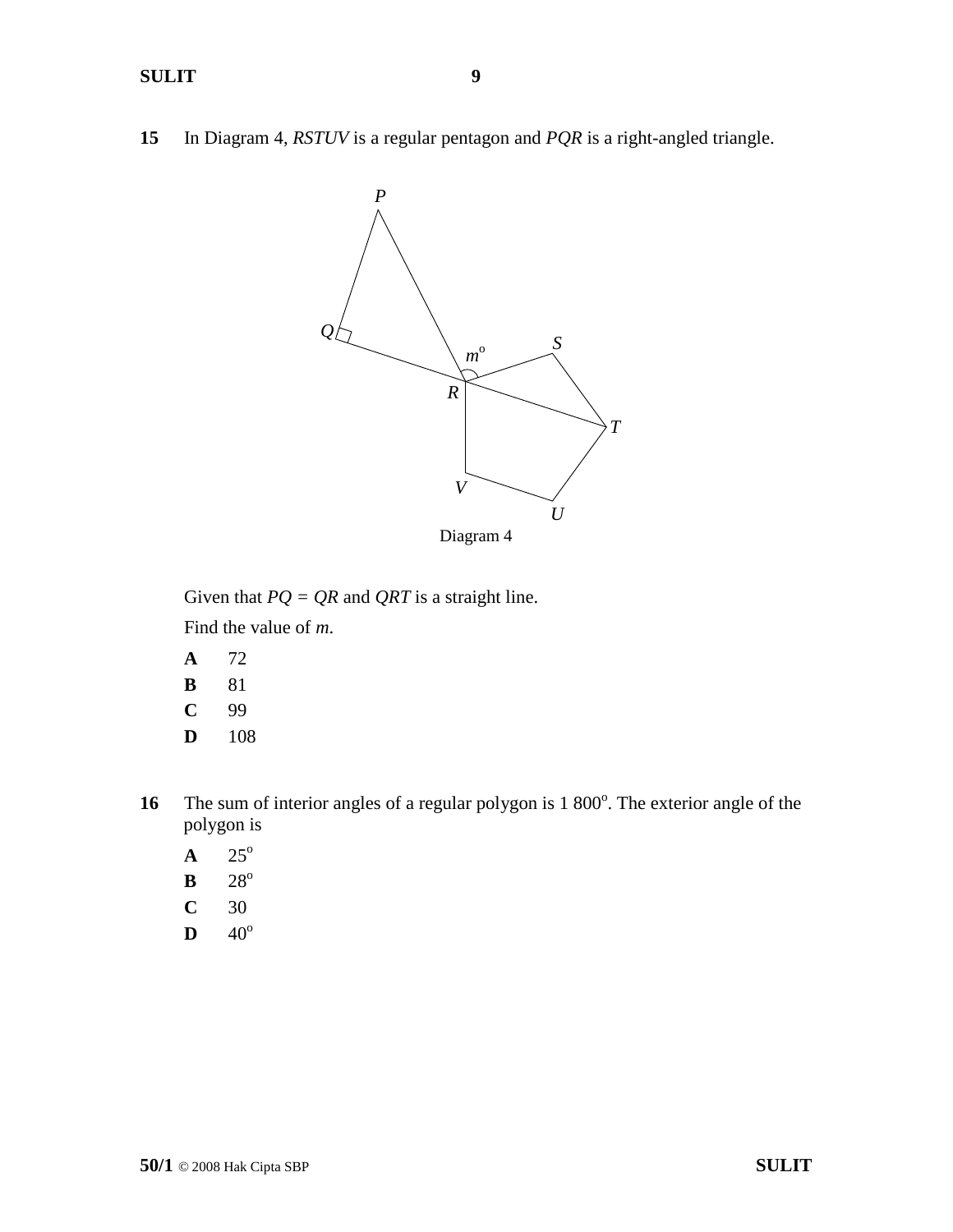**17** In Diagram 5, the area of rectangular *KLMN* is 32*xy* cm 2 .



Diagram 5

Express the perimeter, in cm, of the whole diagram.

- **A**  $8x + 4y$
- **B**  $16x + 16y$
- **C**  $16x + 8y$
- **D** 24*xy*

**18** Given that  $2m + 2n = 4$  and  $2m = -3$ , then  $n - m =$ 

- **A** 1 **B** 2 **C** 5
- **D** 12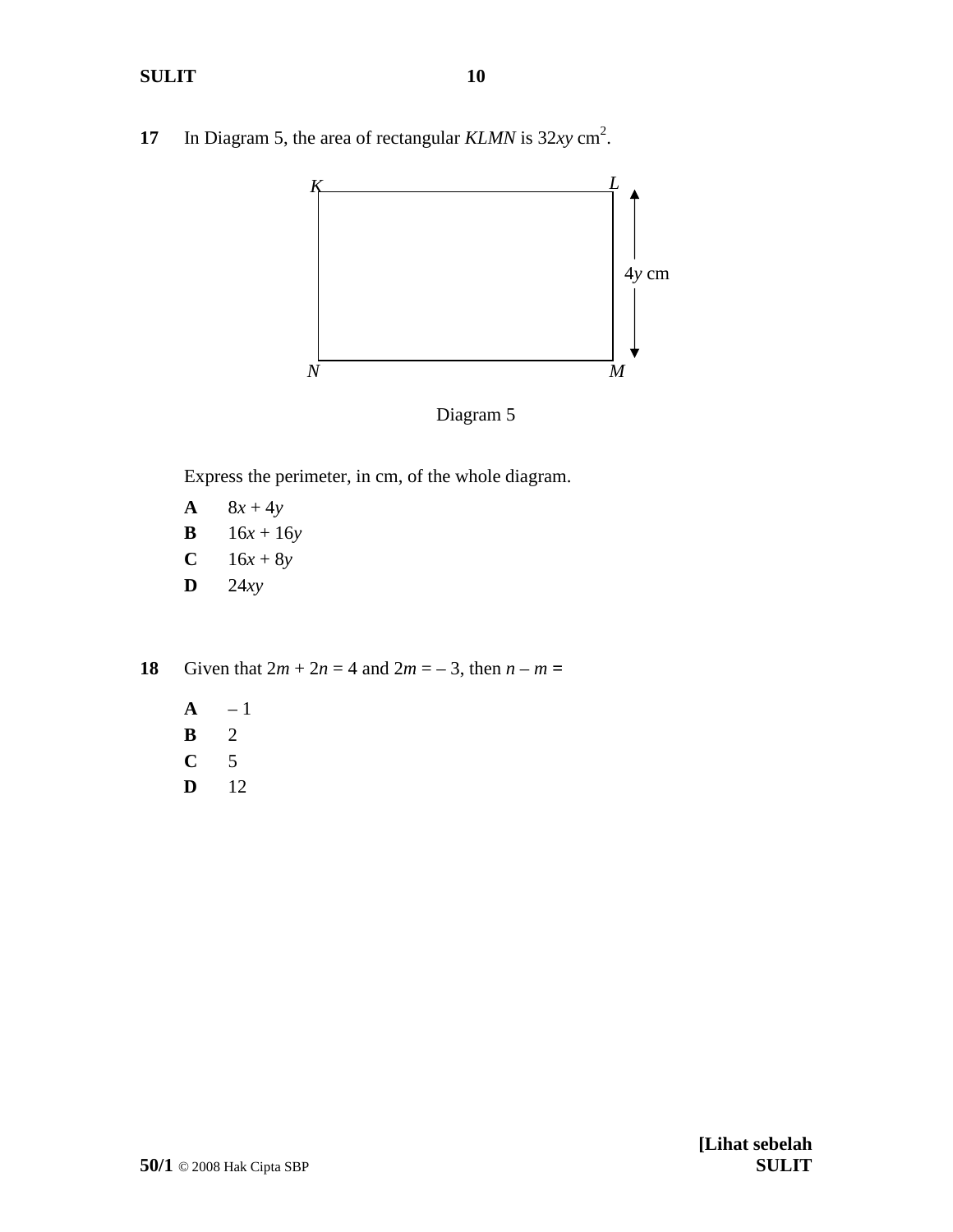**19** In Diagram 6, *KLM* is an equilateral triangle whereas *GHJK* is a square.



It is given that the area of *GHJK* is 64 cm<sup>2</sup> and  $FM = LM = 5$  cm. Calculate the perimeter, in cm, of the whole diagram.

- **A** 48 **B** 51 **C** 59
- D 64
- **20** At 8.30 a.m, Shah cycled from his house to Shazwan's house at average speed of 27 km/h and arrived at 9.10 a.m.

What is the distance, in km, from Shah's house to Shazwan's house?

- **A** 28.5
- **B** 36.0
- **C** 18.0
- $D = 40.5$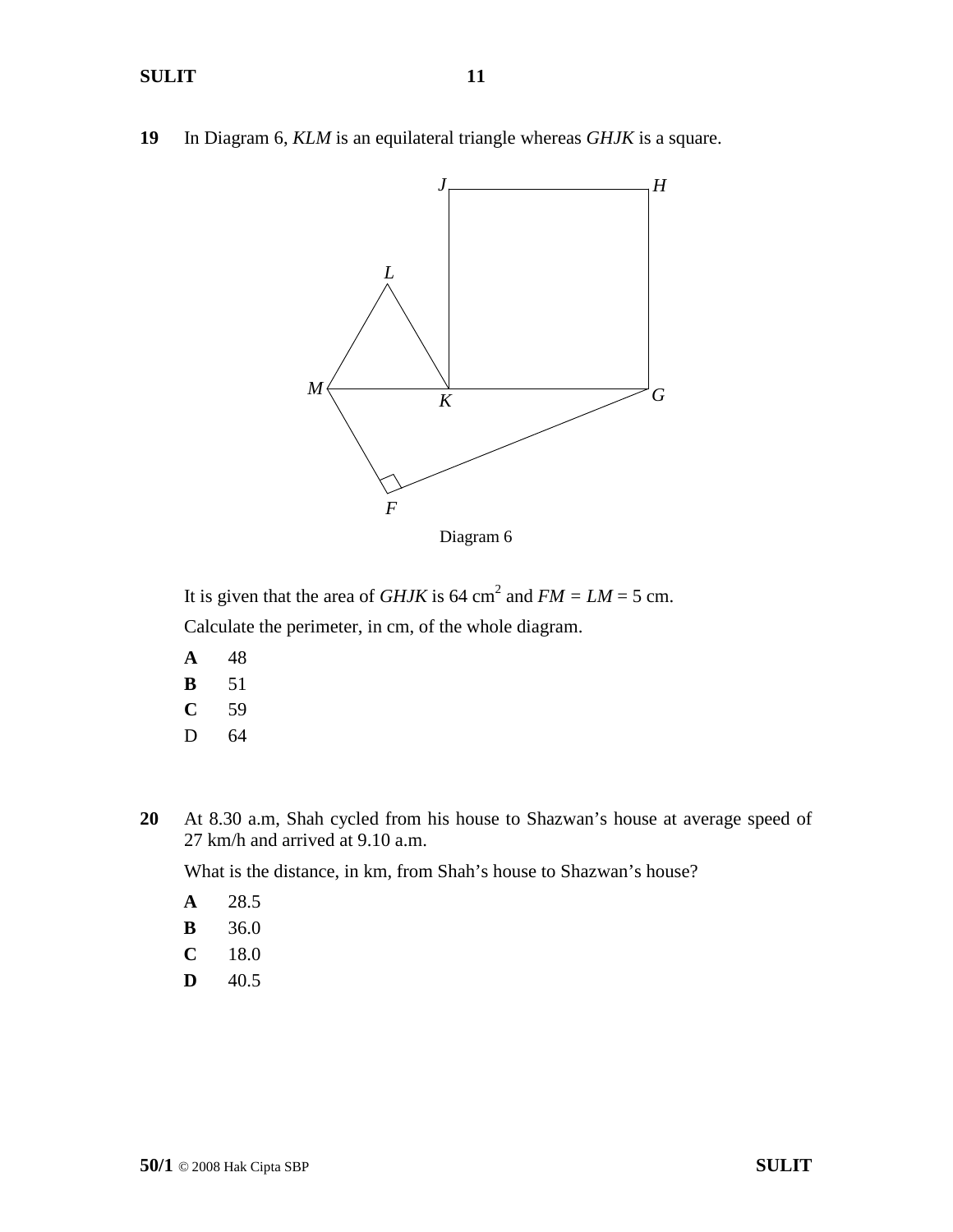**21** In Diagram 7, *PQRS* is the image of *PQRS* under an enlargement.



Diagram 7

It is given that the area of *PQRS* is 12 cm<sup>2</sup>. Find the area, in cm<sup>2</sup>, of the shaded region.

- **A** 75 **B** 63 **C** 18 **D** 13
- **22** In a stall, the amount of durians and manggosteens sold, in kg, were in the ratio of 13 : 7. At the same time, the ratio of the mass of rambutans sold to the manggosteens was 3 : 2. Find the ratio of the mass of durians sold to the rambutans sold.
	- **A** 13 : 12 **B** 26 : 21
	- $C = 39 : 14$
	- **D**  $49:156$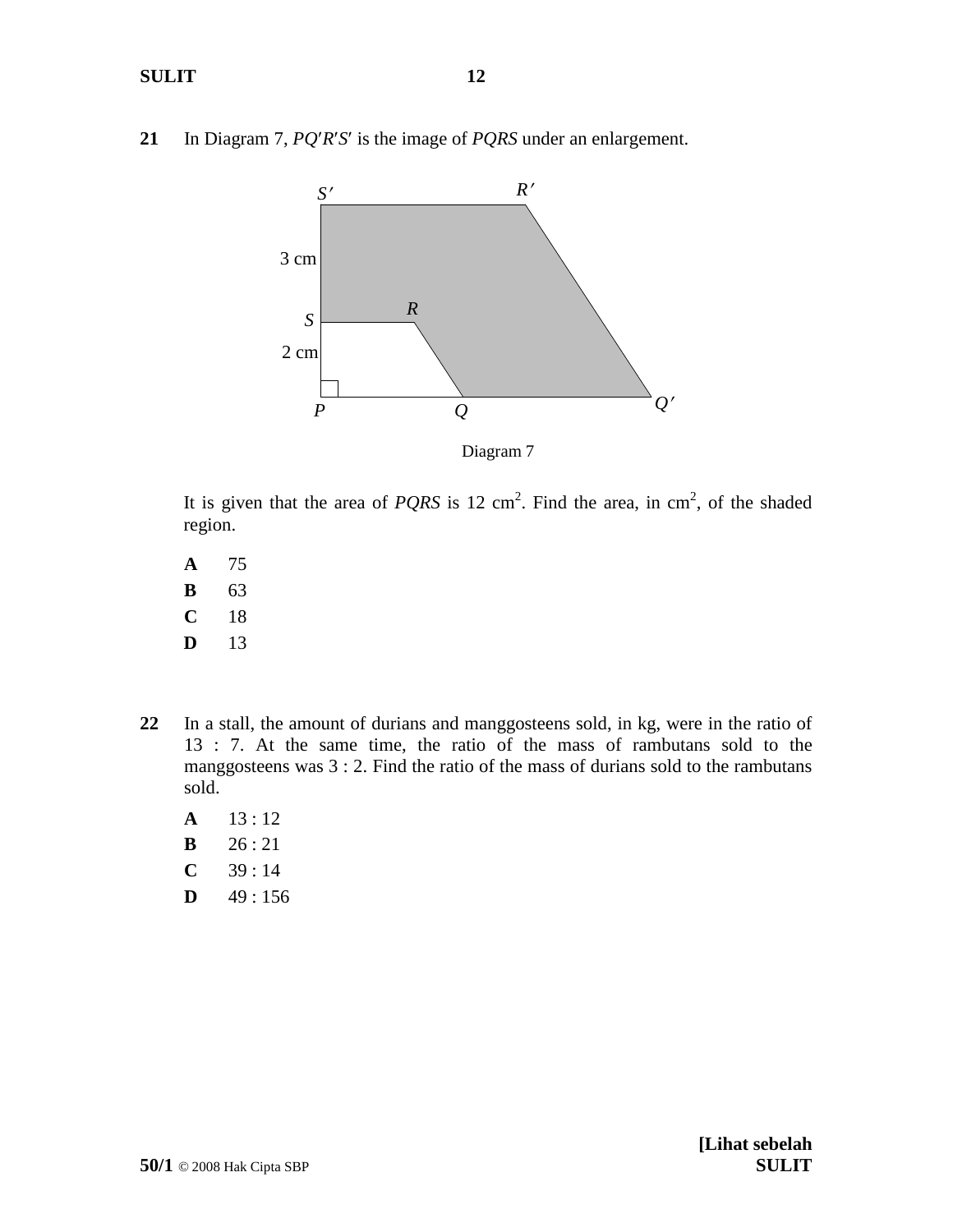**23** Diagram 8 shows the uniform cross section of two identical hemispherical containers which are arranged in such that touch each other on a horizontal table.



Diagram 8

It is given that both containers are completely filled up with water.

Find the length, in cm, of *GH* if the volume of water in both container is  $288\pi$  cm<sup>3</sup>.

- **A** 6 **B** 12 **C** 18 **D** 24
- **24** The length of the river is 40 cm on a map. If the scale 1 : 50 000, what is the actual length, in km, of the river?
	- **A** 0.2
	- **B** 2
	- **C** 20
	- **D** 200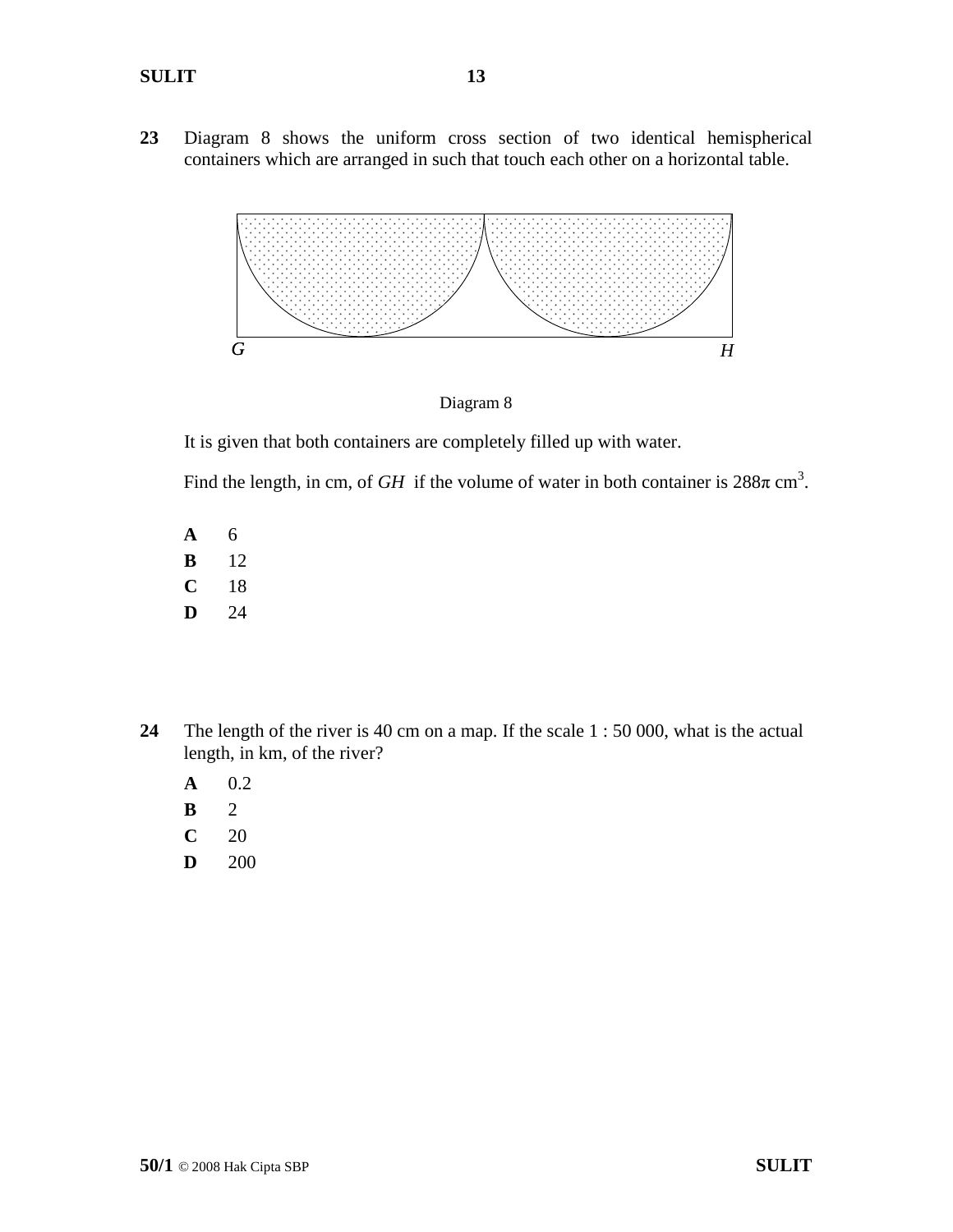**25** In Diagram 9, *JKL* is a right-angled triangle drawn on a Cartesian plane.



Diagram 9

If the area of the triangle  $JKL$  is 36 cm<sup>2</sup>, find the value of  $p$ .

- **A** 6 **B** 7 **C** 8 **D** 9
- **26** Given  $F(-3, 8)$  and  $G(-3, -10)$ , which of the following statements is/are true about *FG* on the Cartesian plane.
	- I *FG* is a straight line parallel to *y*-axis.
	- II *FG* is a straight line which passes through point  $(0, -3)$ .
	- III The distance between point  $F$  and point  $G$  is 18 units.
	- **A** I only
	- **B** I and II only
	- **C** I and III only
	- **D** II and III only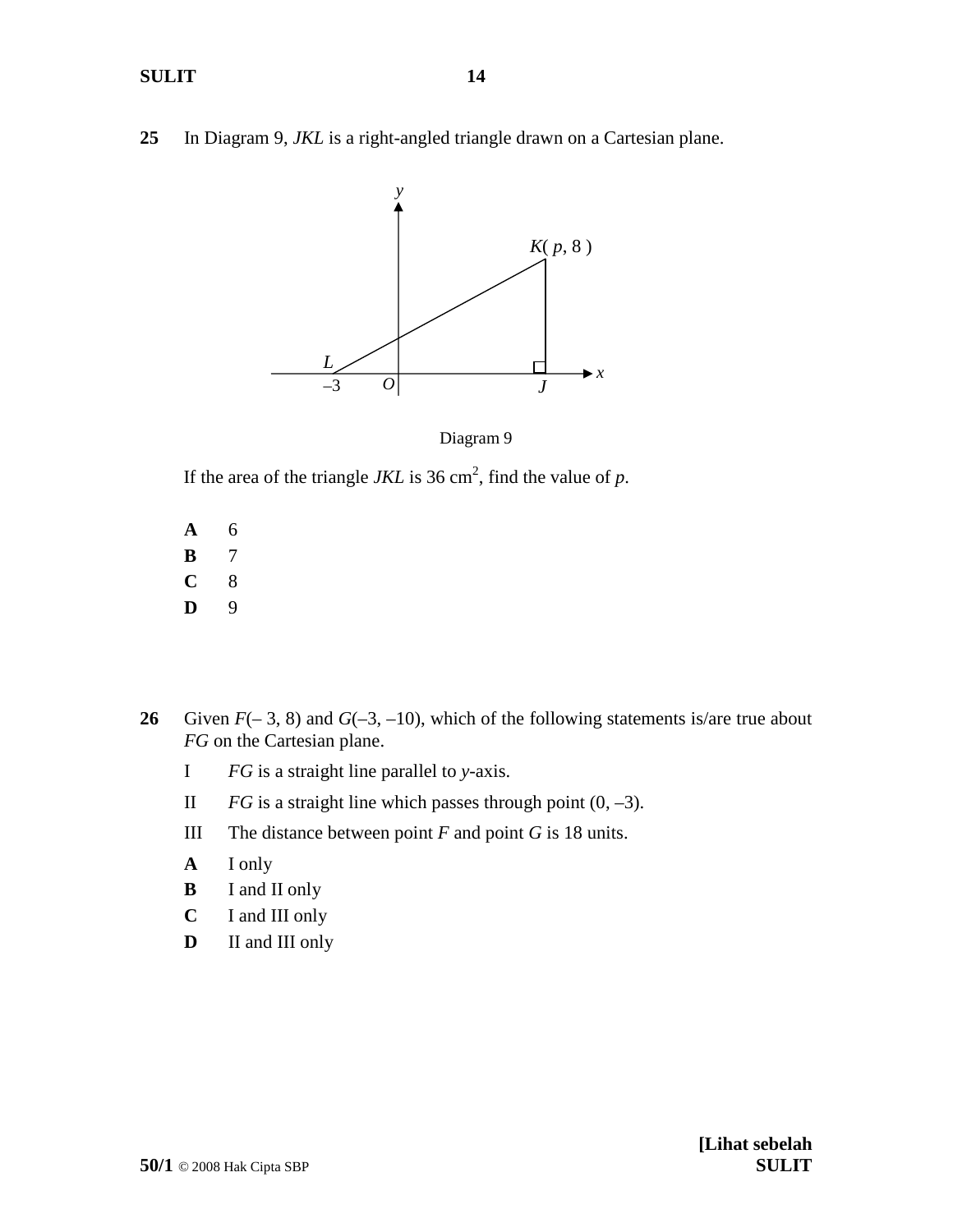|                |  | $\mathbf{A}$ |                |                         |  | $\boldsymbol{P}$ |  |                  |
|----------------|--|--------------|----------------|-------------------------|--|------------------|--|------------------|
|                |  |              |                |                         |  |                  |  |                  |
|                |  |              |                | $\bf{B}$                |  |                  |  |                  |
|                |  |              | $\overline{C}$ |                         |  |                  |  |                  |
|                |  |              |                | $\overline{\mathbf{D}}$ |  |                  |  |                  |
|                |  |              |                |                         |  |                  |  |                  |
|                |  |              |                |                         |  |                  |  |                  |
| $\overline{U}$ |  |              |                |                         |  |                  |  | $\boldsymbol{V}$ |
|                |  |              |                |                         |  |                  |  |                  |

**27** Diagram 10 shows points marked on a grid of equal squares with sides of 1 unit.



Which of the points **A**, **B**, **C** and **D** is equidistant from point *U* and point *V* and 5 units from point *P*?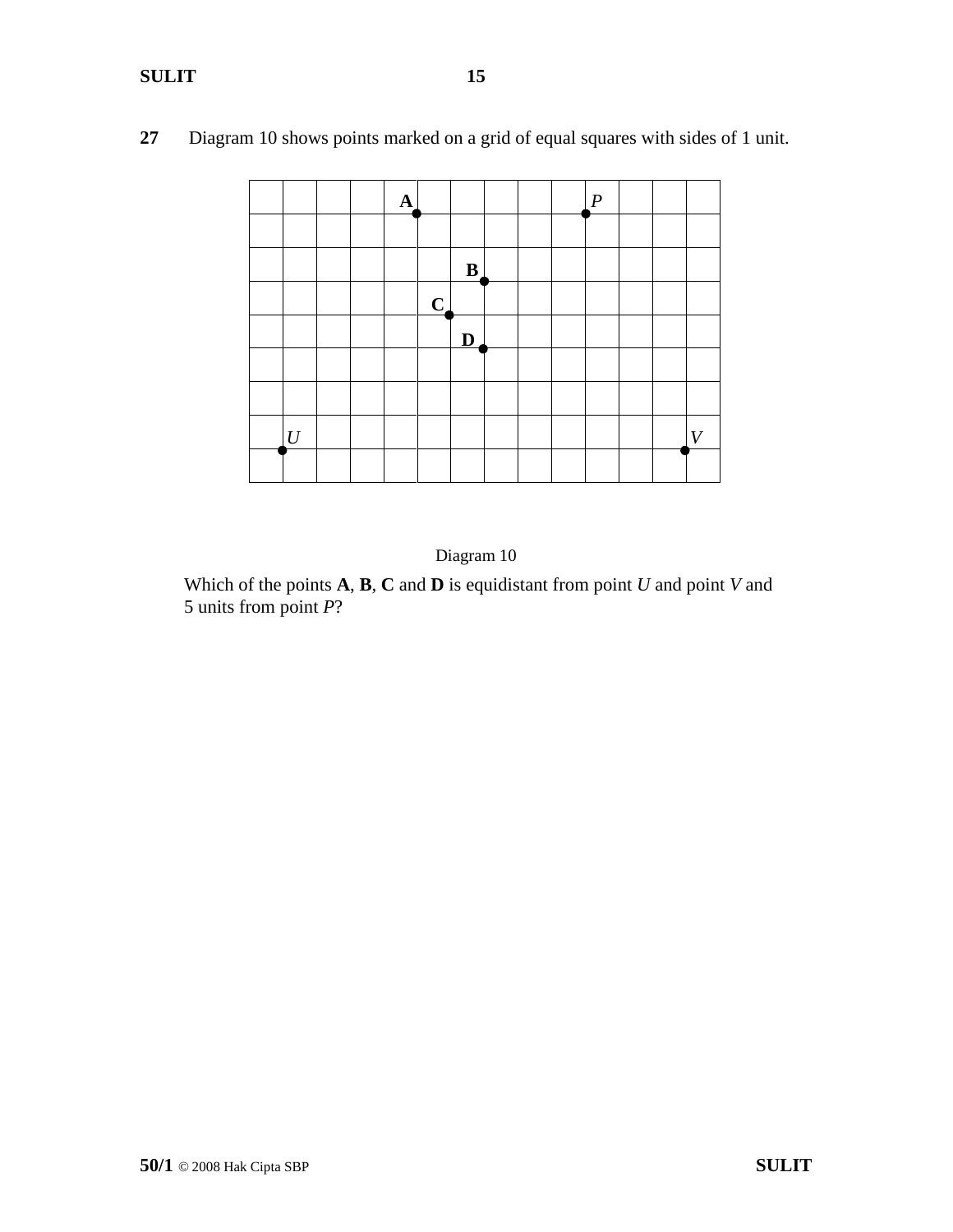**28** Diagram 11 shows a sector of a circle with centre *O*. Given that the length of major arc *FGH* is 110 cm.



Diagram 11

Find the length, in cm, the radius of the circle.

(use 
$$
\pi = \frac{22}{7}
$$
)  
A 5.92  
B 21  
C 35  
D 42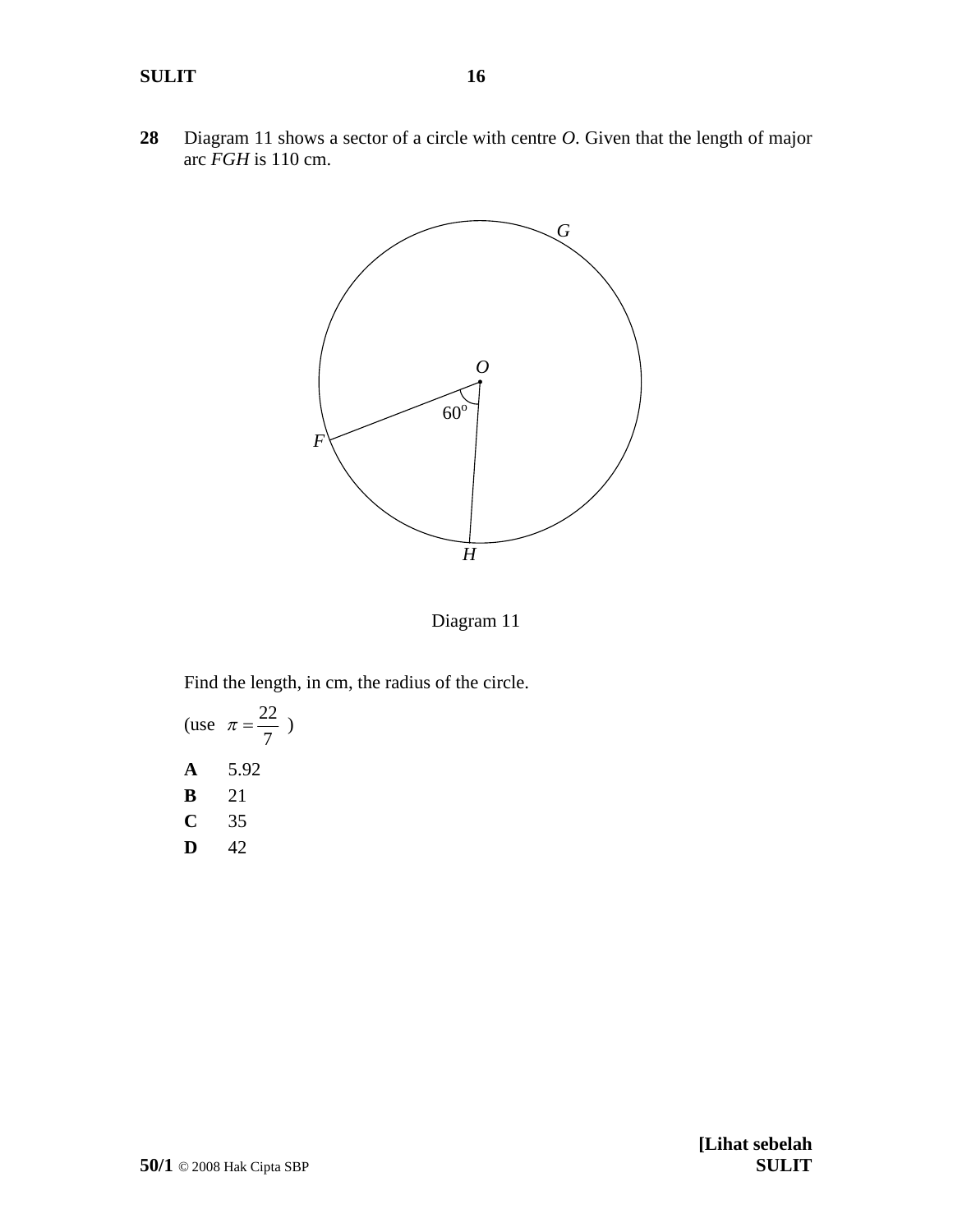**29** Diagram 12 shows a circle with centre *O*. It is given that *MOP* is a straight line.



Diagram 12

Find the value of *y*.

- **A** 20
- **B** 25
- **C** 30
- **D** 35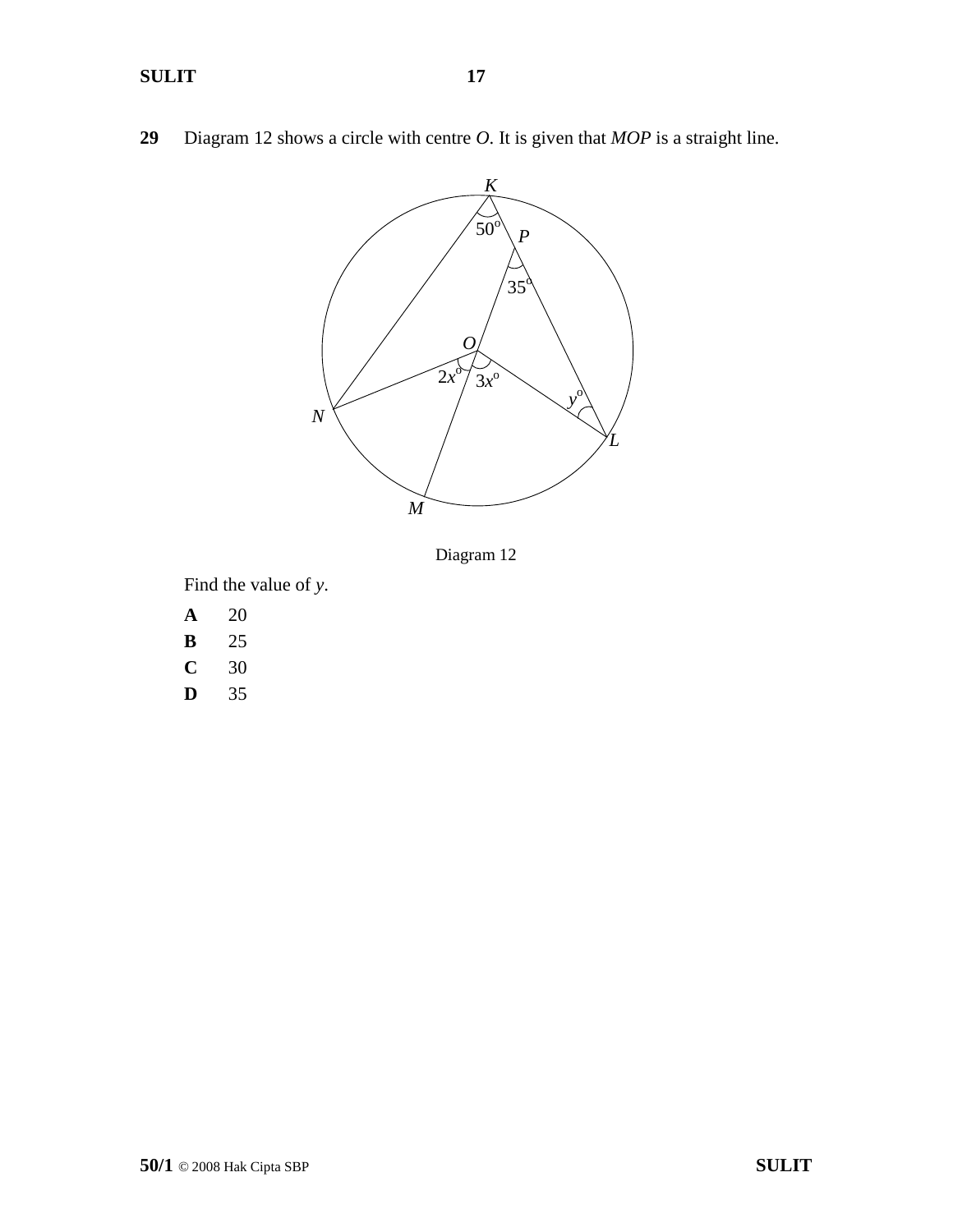**30** In Diagram 13, *GHJK* is a square and *EFG* is a sector of a circle with centre *K*.



Diagram 13

Calculate the perimeter, in cm, of the whole diagram.

(Use 7  $\pi = \frac{22}{ }$ **A** 107 **B** 128 **C** 149 D 152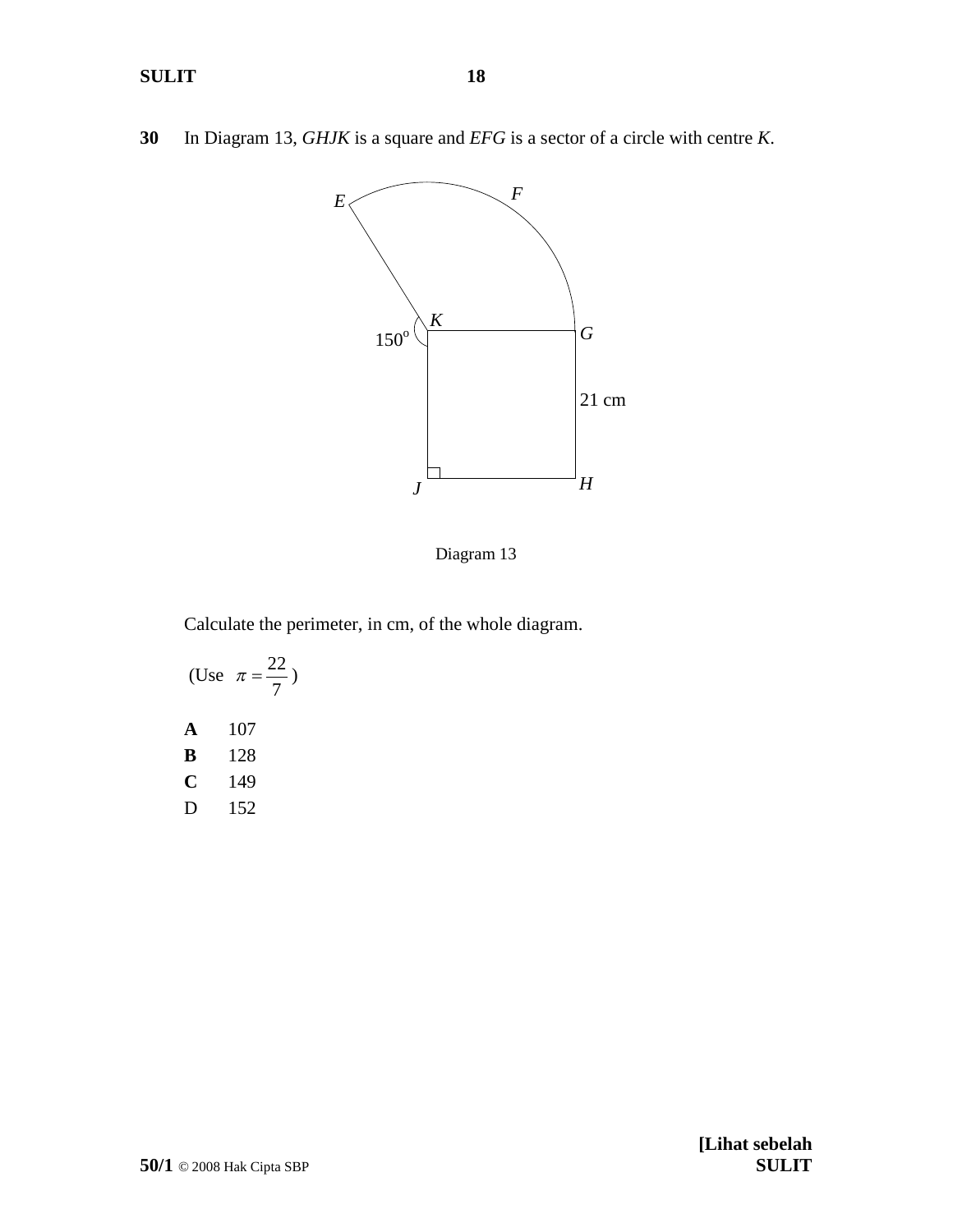**31** Diagram 14 shows a semicircle *RST* with centre *O*.



Diagram 14

Calculate the area, in  $cm<sup>2</sup>$ , of the shaded region.

(Use 7  $\pi = \frac{22}{ }$ **A** 19.5 **B** 28.0 **C** 52.5 **D** 77**.**0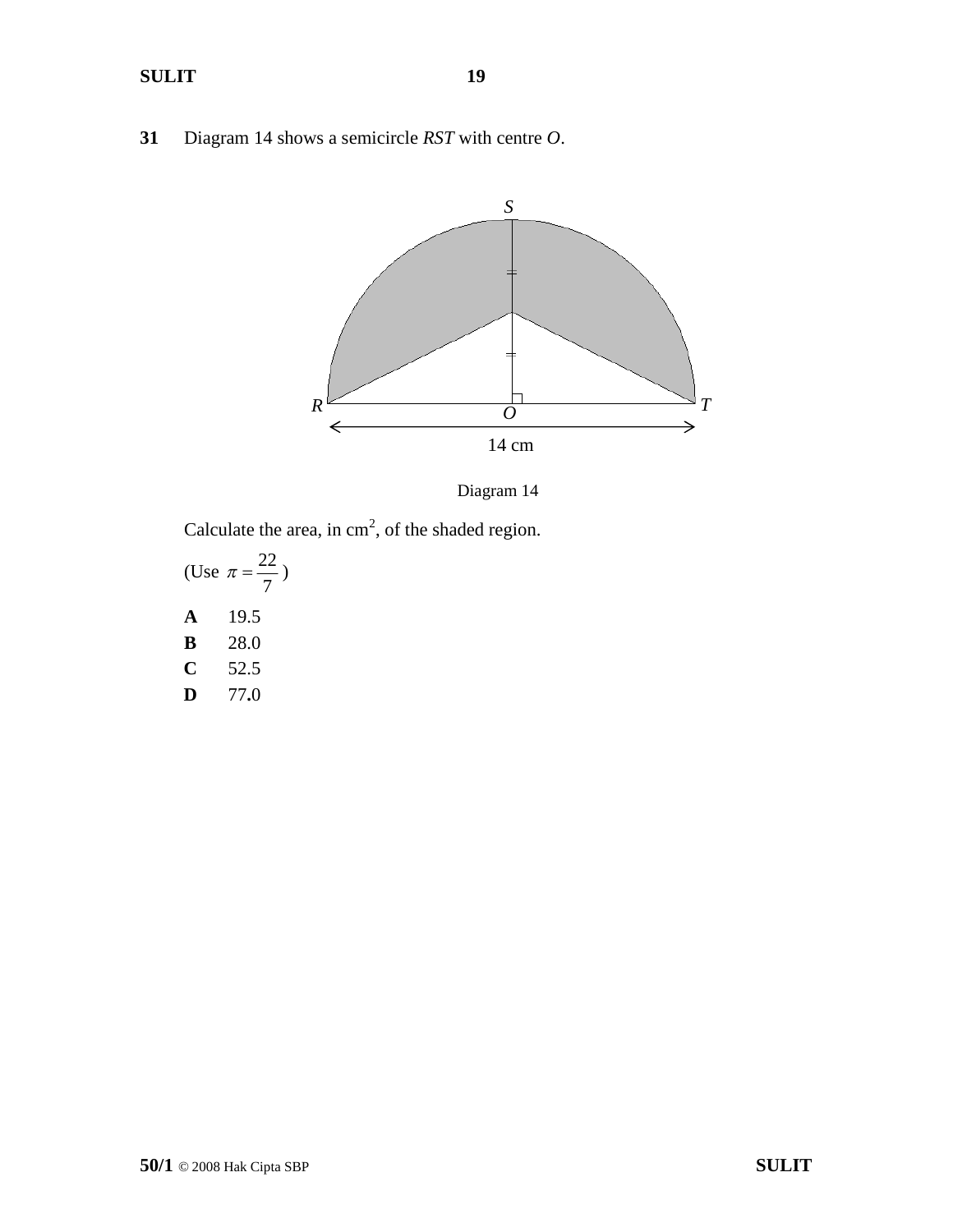**32** Diagram 15 shows a circle with centre *O*. *POUS* and *RUT* are straight lines.



Diagram 15

Find value of *x*.

- **A** 100
- **B** 110
- **C** 130
- **D** 140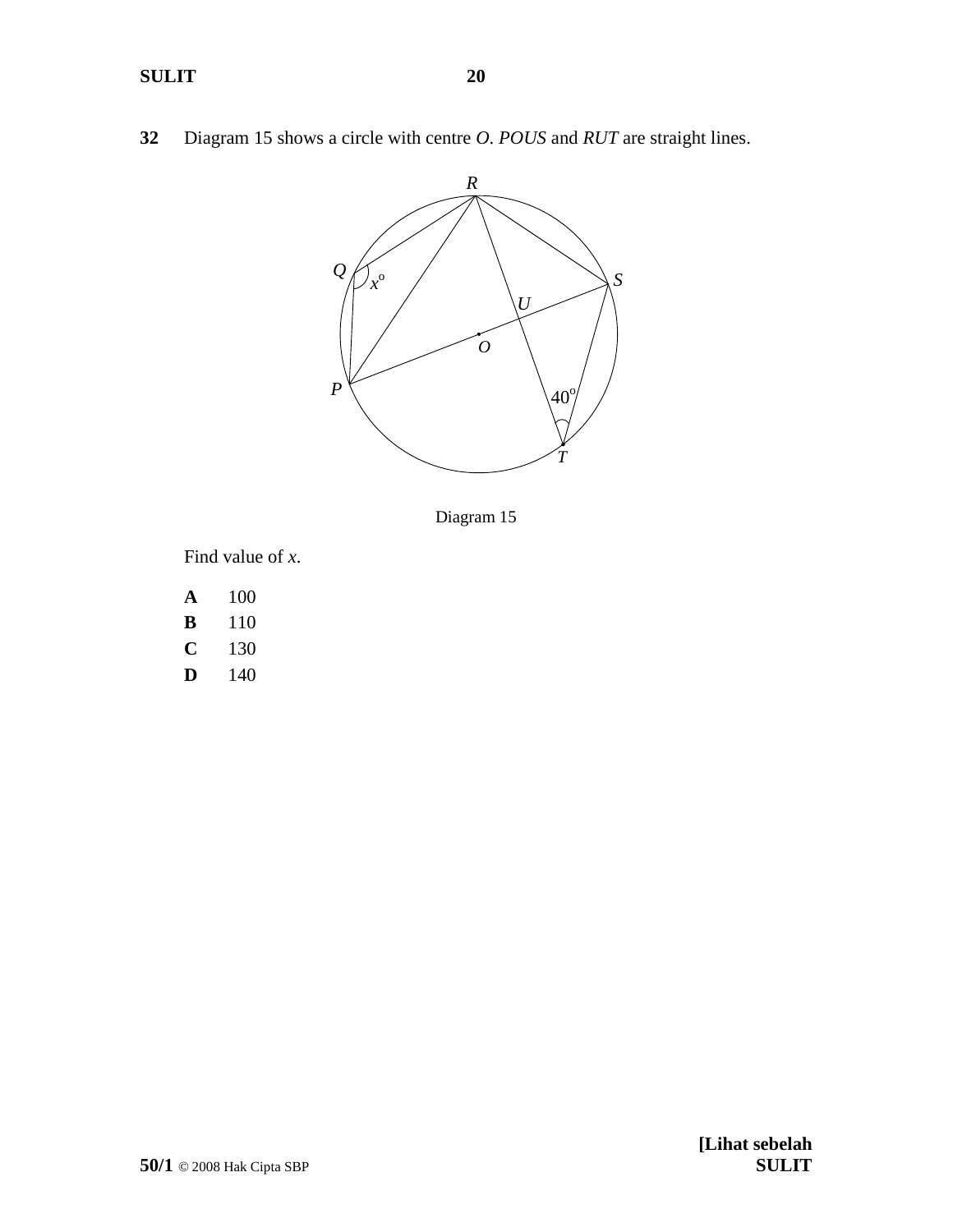**SULIT 21**

**33** Diagram 16(i) shows a right cylinder whereas Diagram 16(ii) is its net.



Calculate the perimeter, in cm, of rectangle *VWXY.*

(Using 7  $\pi = \frac{22}{\pi}$ **A** 24 **B** 32 **C** 38 **D** 54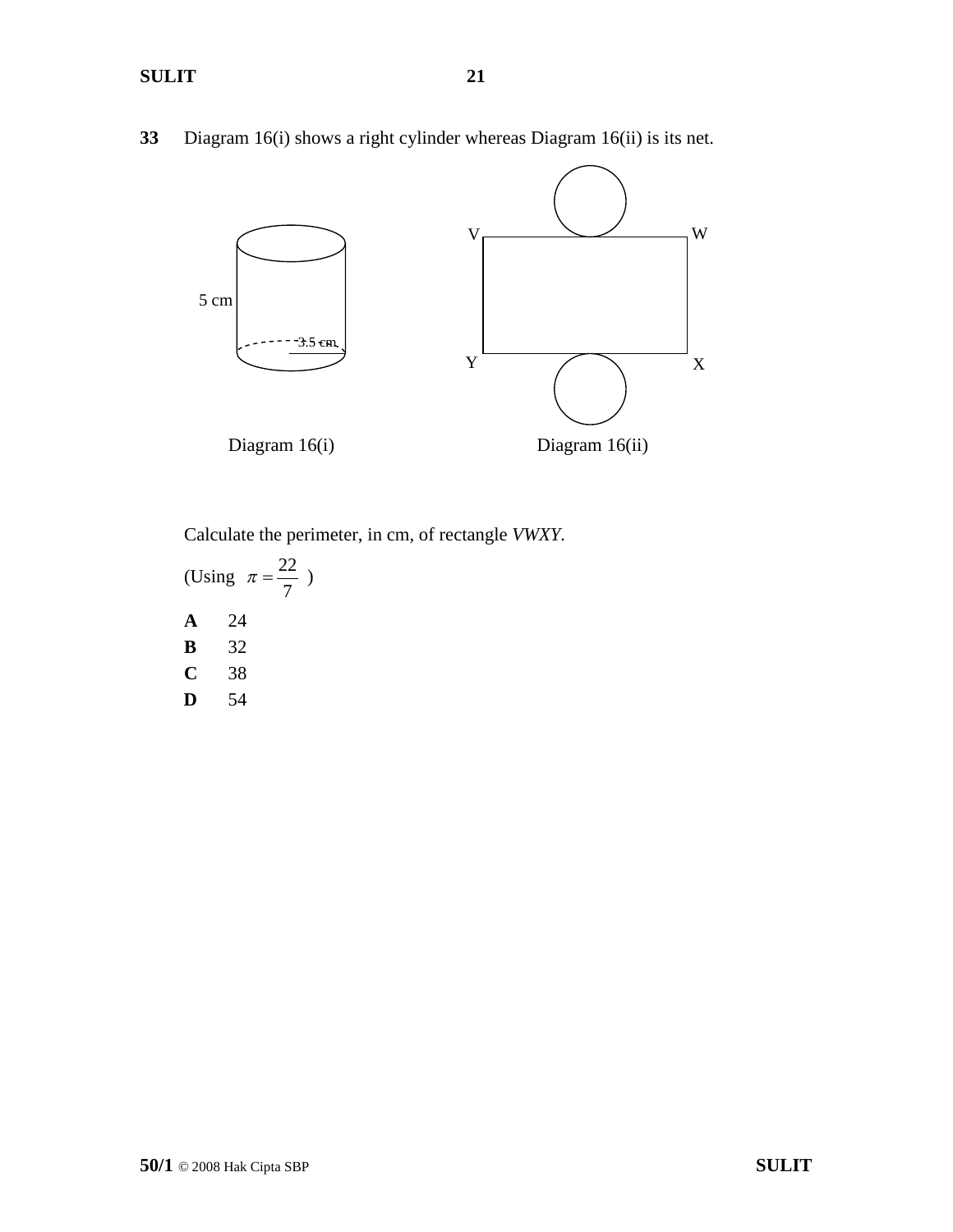**34** Diagram 17 shows an isosceles triangle *PQR*.



Diagram 17

Find the area, in  $cm<sup>2</sup>$ , of the triangle.

- **A** 54
- **B** 108
- **C** 135
- **D** 270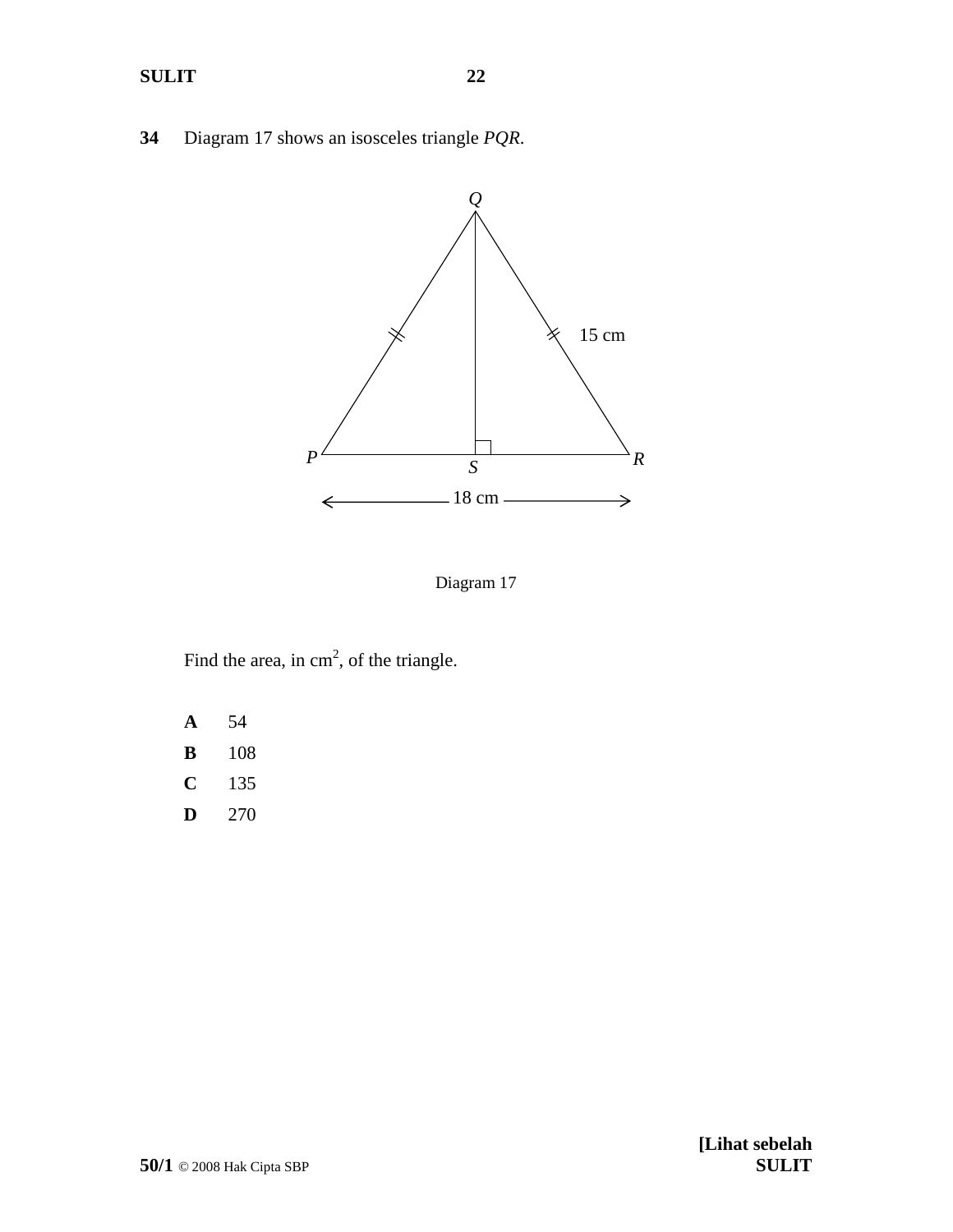| Subject                      | <b>Mathematics</b> | Science | English | <b>History</b> |
|------------------------------|--------------------|---------|---------|----------------|
| Number of<br><b>Students</b> | 35                 | 28      | 18      | т              |

| m<br>r |  |
|--------|--|
|        |  |

Find the value of *m.*

| A | 12 |
|---|----|
| в | 15 |
| C | 18 |
| D | 39 |

**36** Table 3 shows the number of Form 5 students who was selected from a school for *PLKN .*

| Year | Tally                   |
|------|-------------------------|
| 2004 | $H\!H$ $H\!H$ $I\!I\!I$ |
| 2005 | $H\hslash$ //           |
| 2006 | $HH$ $III$              |
| 2007 | $H H + H H$             |

Table 3

Calculate the mean of the data.

- **A** 3.25
- **B** 8.25
- **C** 9.75
- D 13.0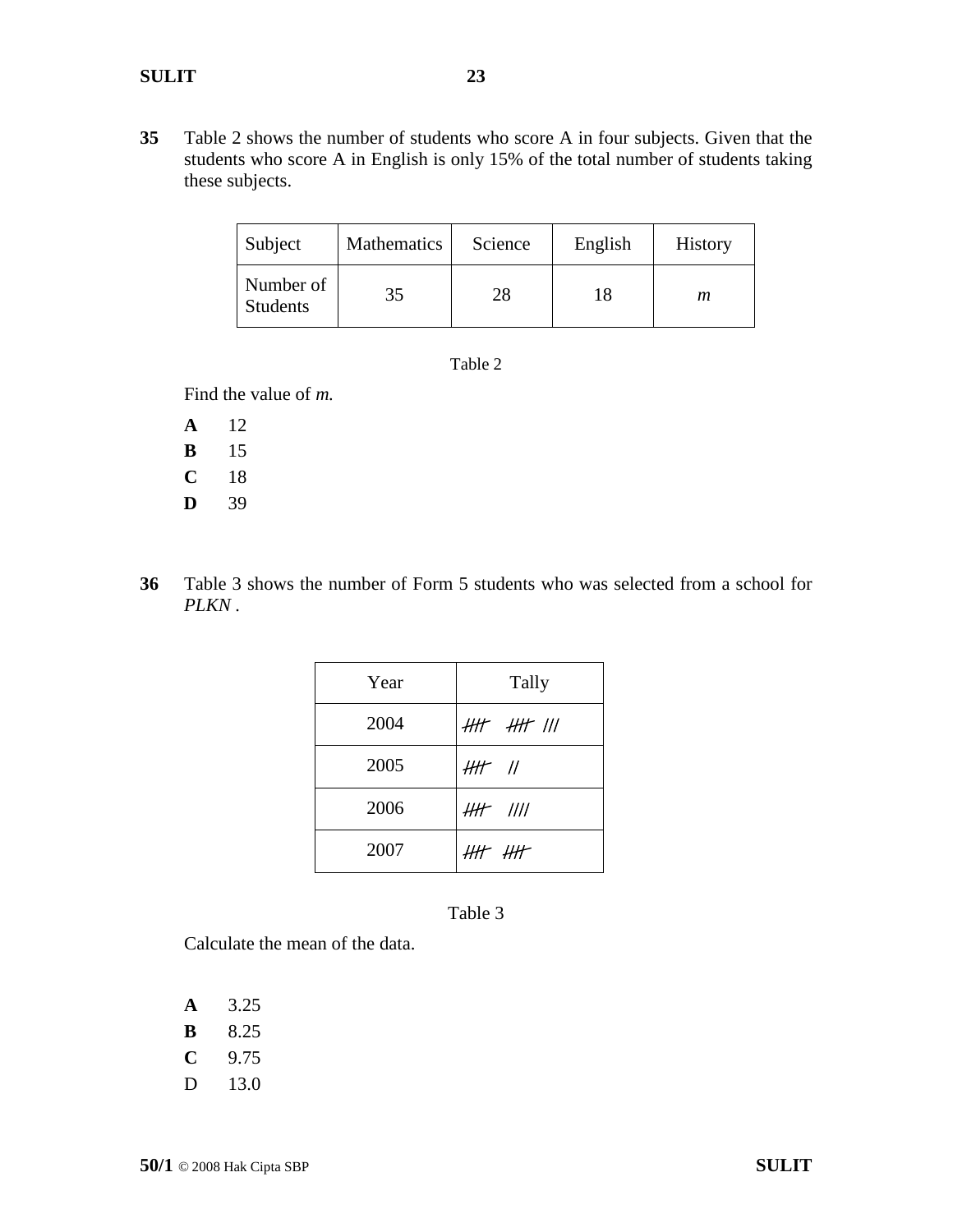

**37** Diagram 18 is a bar chart which shows the type of flowers in Muliana's garden.

Diagram 18

If the information in the bar chart is represented in a pie chart, find the angle of Orchid.

 $A = 60^\circ$  $\mathbf{B}$  80<sup>o</sup>  $C = 100^{\circ}$  $D = 120^{\circ}$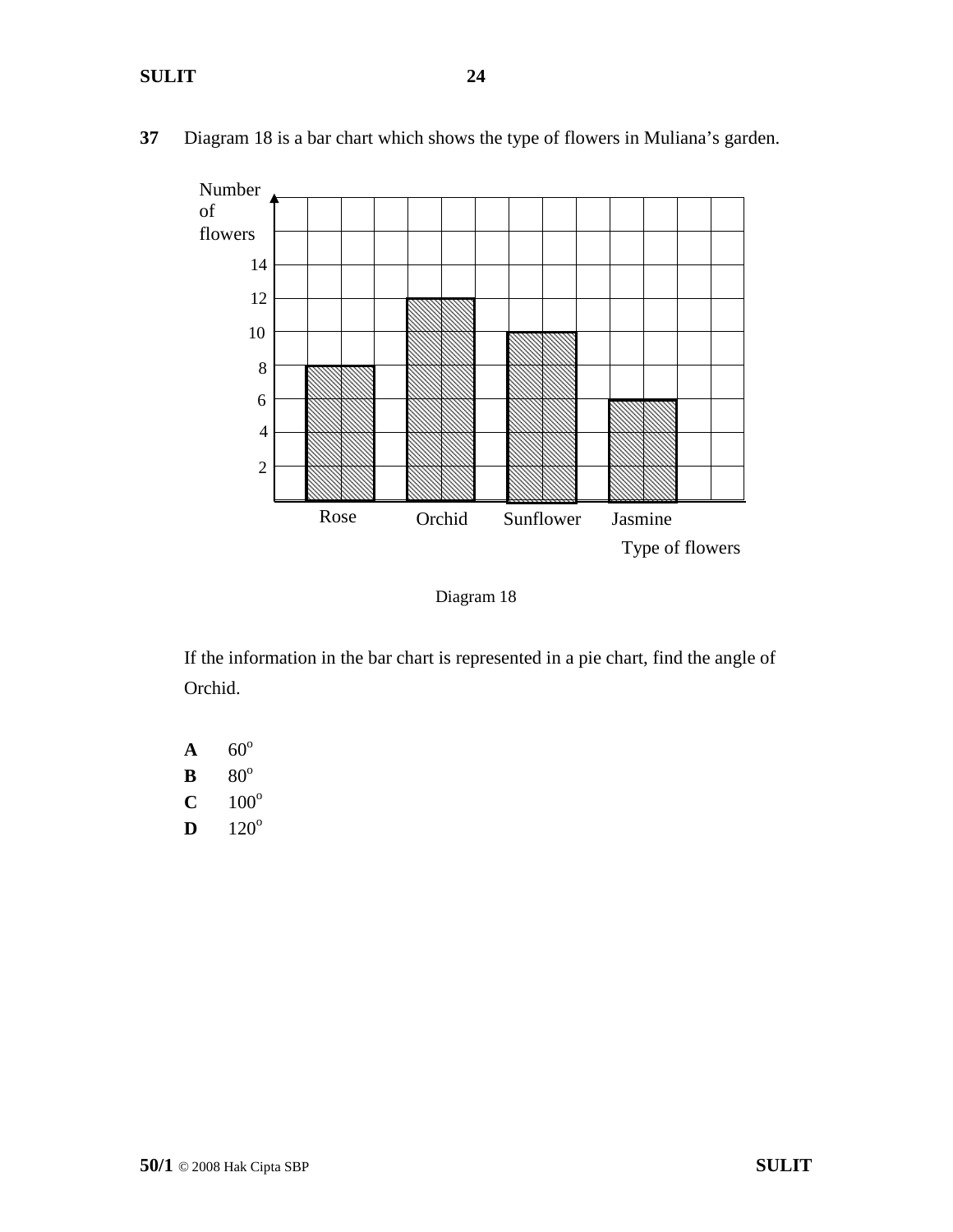**38** Diagram 19 is an incomplete pictograph showing the number of Form 1 and Form 2 students. The number of Form 3 girl students is half of the total number of Form 1 and Form 2 girl students.



Diagram 19

If the total number of Form 3 students is 350, find the number of Form 3 boy students.

- **A** 200
- **B** 150
- **C** 125
- **D** 100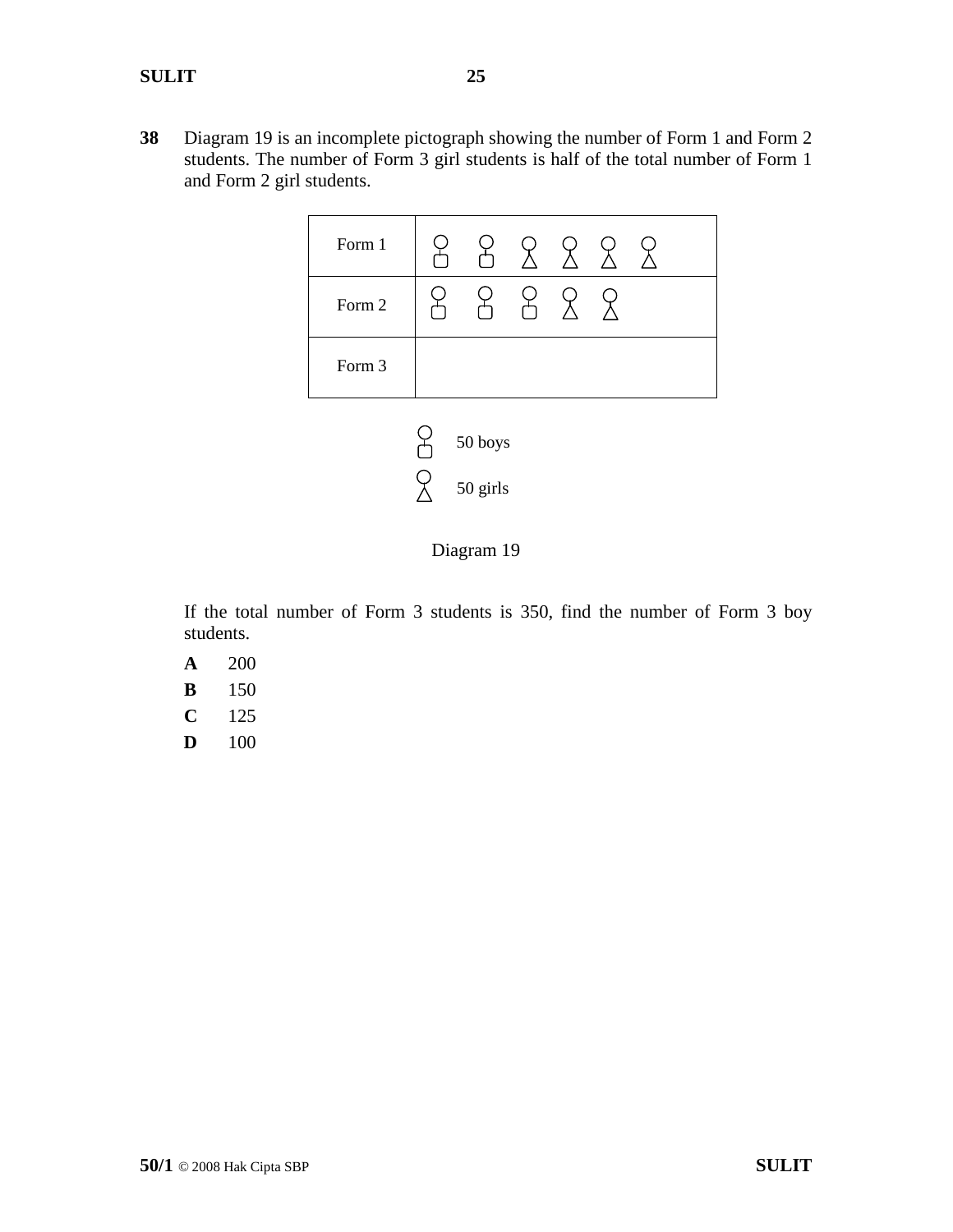**39** Diagram 20 shows the graph of a function on a Cartesian plane.



Diagram 20

The possible equation of the function is

**A**  $y = x^2 - 3$ **B**  $y = x^2 + 3$ **C**  $y = 3 - x^2$ **D**  $y = -3 - x^2$